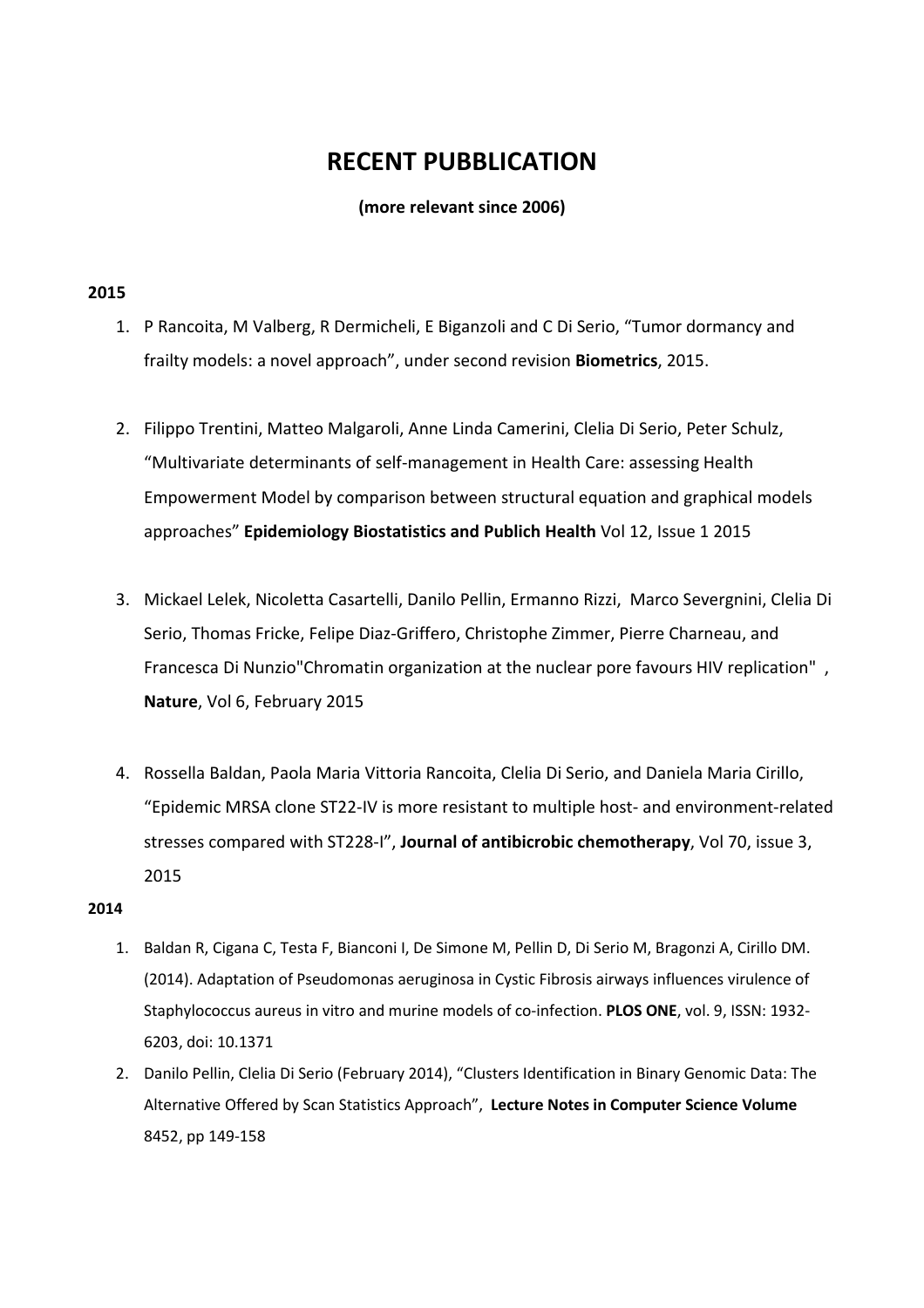- 3. Brombin, C., Di Serio M, Rancoita, P. M. V (2014). Joint modeling of HIV data in multicentre observational studies: a comparison among different approaches. **STATISTICAL METHODS IN MEDICAL RESEARCH**, vol. 23, ISSN: 0962-2802, doi: 10.1177/0962280214526192
- 4. Pietro Ciampi, Celeste Scotti, Alessandro Nonis, Matteo Vitali, Di Serio M, Giuseppe M Peretti, Gianfranco Fraschini (2014). The Benefit of Synthetic Versus Biological Patch Augmentation in the Repair of Posterosuperior Massive Rotator Cuff Tears: A 3-Year Follow-up Study. **THE AMERICAN JOURNAL OF SPORTS MEDICINE**, vol. 42, p. 1169-1175, ISSN: 0363-5465
- 5. Daniela Cesana, Marco Ranzani, Monica Volpin, Cynthia Bartholomae, Caroline Duros, Alexandre Artus, Stefania Merella, Fabrizio Benedicenti, Lucia Sergi Sergi, Francesca Sanvito, Chiara Brombin, Alessandro Nonis, Di Serio M, Claudio Doglioni, Christof von Kalle, Manfred Schmidt, Odile Cohen-Haguenauer, Luigi Naldini, Eugenio Montini (2014). Uncovering and dissecting the genotoxicity of self-inactivating lentiviral vectors in vivo. **MOLECULAR THERAPY**, vol. 22, ISSN: 1525-0016

#### **2013**

- 1. Brombin, C., Diomede, L., Tudor, D., Drillet, A. S., Pastori, C., Poli, E., Ri- va, A., Uberti-Foppa, C., Galli, M., Di Serio, C., Bomsel, M. and Lopalco, L. (2013). A nonparametric procedure for defining a new humoral immunological profile in a pilot study on HIV infected patients. **PLoS One** 8:e58768. DOI: 10.1371/journal.pone.0058768.
- 2. Alessandra Biffi,Eugenio Montini,Laura Lorioli,Martina Cesani,Francesca Fumagalli,Tiziana Plati,Cristina Baldoli,Sabata Martino,Andrea Calabria,Sabrina Canale,Fabrizio Benedicenti,Giuliana Vallanti,Luca Biasco,Simone Leo,Nabil Kabbara,Gianluigi Zanetti,William B. Rizzo,Nalini A. L. Mehta,Maria Pia Cicalese,Miriam Casiraghi,Jaap J. Boelens,Ubaldo Del Carro,David J. Dow,Manfred Schmidt,Andrea Assanelli,Victor Neduva,Clelia Di Serio,Elia Stupka,Jason Gardner,Christof von Kalle,Claudio Bordignon,Fabio Ciceri,Attilio Rovelli,Maria Grazia Roncarolo,Alessandro Aiuti,Maria Sessa,and Luigi Naldini, "Lentiviral Hematopoietic Stem Cell Gene Therapy Benefits Metachromatic Leukodystrophy". **Science** 23 August 2013: 1233158, Published online 11 July 2013
- 3. Alessandro Aiuti,Luca Biasco,Samantha Scaramuzza,Francesca Ferrua,Maria Pia Cicalese,Cristina Baricordi,Francesca Dionisio,Andrea Calabria,Stefania Giannelli,Maria Carmina Castiello,Marita Bosticardo,Costanza Evangelio,Andrea Assanelli,Miriam Casiraghi,Sara Di Nunzio,Luciano Callegaro,Claudia Benati,Paolo Rizzardi,Danilo Pellin,Clelia Di Serio,Manfred Schmidt,Christof Von Kalle,Jason Gardner,Nalini Mehta,Victor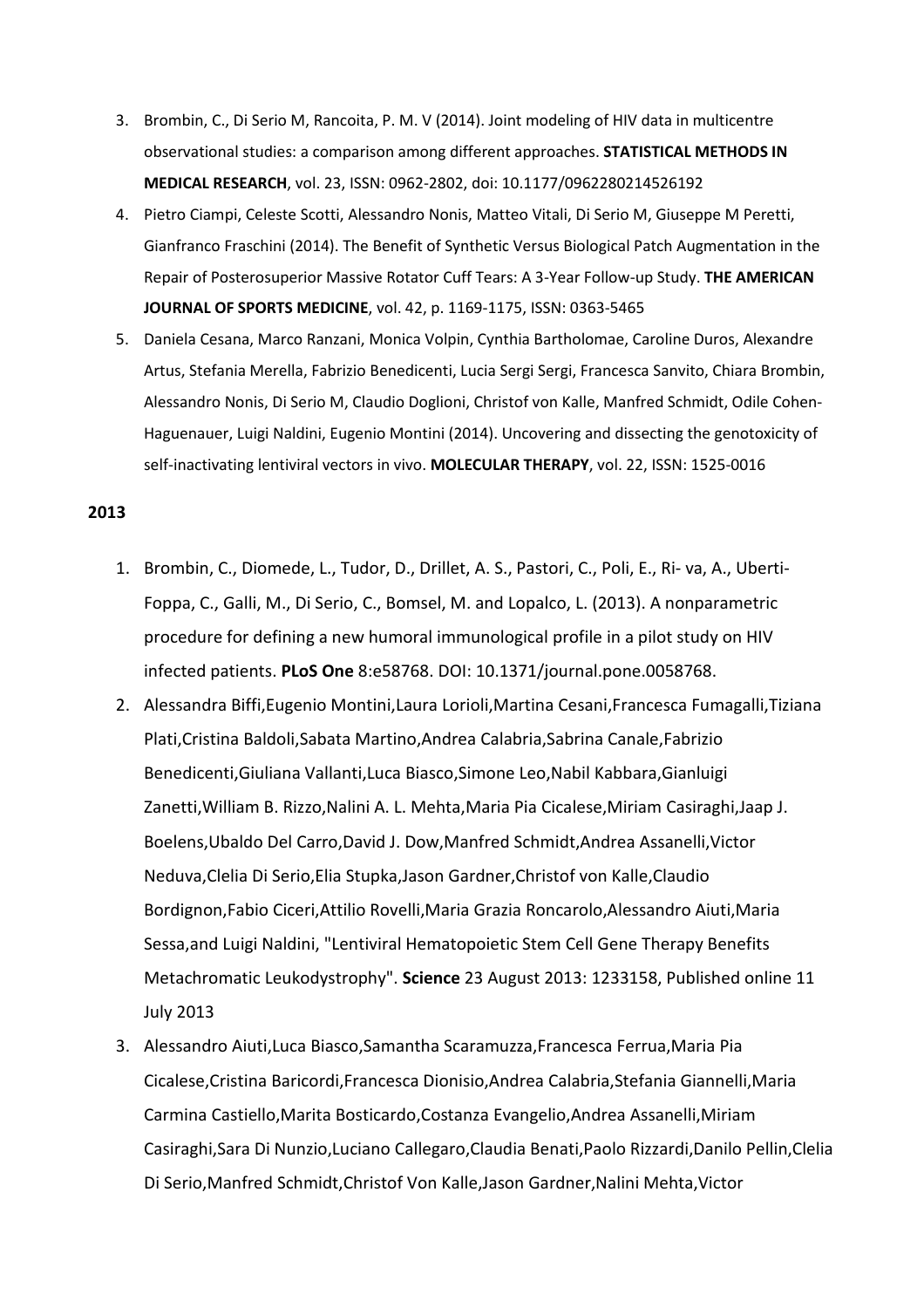Neduva,David J. Dow,Anne Galy,Roberto Miniero,Andrea Finocchi,Ayse Metin,Pinaki P. Banerjee,Jordan S. Orange,Stefania Galimberti,Maria Grazia Valsecchi,Alessandra Biffi,Eugenio Montini,Anna Villa,Fabio Ciceri,Maria Grazia Roncarolo,and Luigi Naldini, "Lentiviral Hematopoietic Stem Cell Gene Therapy in Patients with Wiskott-Aldrich Syndrome". **Science 23 August 2013**: 1233151Published online 11 July 2013

4. Gagliani N., Magnani C.F., Huber S., Gianolini E., Pala M., Licona-Limon P., Guo B., De Broski H., Bulfone A., Trentini F., Di Serio C., Roncarolo M.G. et al (2013) "Co-expression of CD49b e LAG-3 identifies human and murine Tr1 cells", **Nature Medicine**

## **2012**

- 1. Danilo Pellin, Paolo Miotto, Alessandro Ambrosi, Daniela Maria Cirillo, and Clelia Di Serio, "A Genome-Wide Identification Analysis of Small Regulatory RNAs in Mycobacterium tuberculosis by RNA-Seq and Conservation Analysis", (2012) **PLoS ONE** 7(3): e32723.doi:10.1371/journal.pone.0032723
- 2. Miotto P, Forti F, Ambrosi A, Pellin D, Veiga DF, Gabor Balazsi, Maria L. Gennaro, Clelia Di Serio, Daniela Ghisotti, Daniela M. Cirillo (2012), "Genome-Wide Discovery of Small RNAs in Mycobacterium tuberculosis". **PLoS ONE** 7(12): e51950. doi:10.1371/journal.pone.0051950
- 3. Capotondo A, Milazzo R, Politi LS, Quattrini A, Palini A, Plati T, Merella S, Nonis A, Di Serio C, Montini E, Naldini L, Biffi A. "Brain conditioning is instrumental for successful microglia reconstitution following hematopoietic stem cell transplantation", **PNAS** 2012 Aug 23. doi: 10.1073/pnas.1205858109
- 4. Brombin, C., Di Serio, C. (2012) Evaluating treatment effect within a multivariate stochastic ordering framework: NPC methodology applied to a study on Multiple Sclerosis. **Statistical Methods in Medical Research.** DOI: 10.1177/0962280212454203. Article published online before print.
- 5. Brombin, C., Di Serio, C. and Crippa, M. (2012) Modeling cancer cells growth. **Communications in Statistics-Theory and Methods**. Special Issue-Statistics for complex problems, 41, 3043-3059.
- 6. Cantore, A., Nair, N., Della Valle, P., Di Matteo, M., Màtrai, J., Sanvito, F., Brombin, C., Di Serio, C., D'Angelo, A., Chuah, M., Naldini, L., VandenDries- sche, T. (2012) Hyper-functional coagulation factor IX improves the efficacy of gene therapy in hemophilic mice. **Blood**. 120, 4517-20. DOI: 10.1182/blood- 2012-05-432591.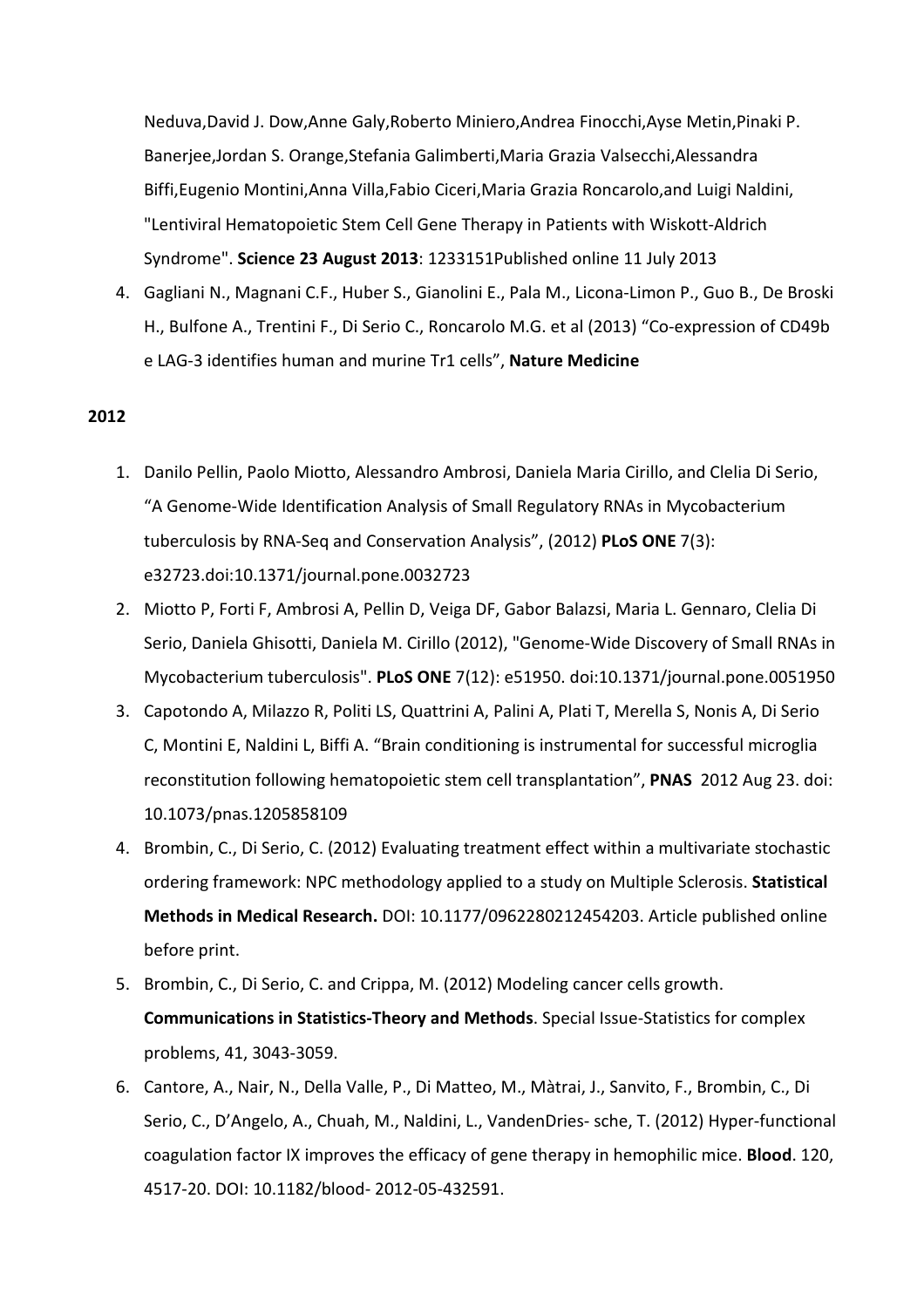7. Xynos A, Neguembor MV, Caccia R, Licastro D, Nonis A, Di Serio C, Stupka E,Gabellini D. Overexpression of facioscapulohumeral muscular dystrophy region gene1 causes primary defects in myogenic stem cells. **J Cell Sci**. 2013 May 15;126(Pt10):2236-45. doi: 10.1242/jcs.121533. Epub 2013 Mar 22. PubMed PMID: 23525014.

# **2011-2006**

- 1. Bortolanza S, Nonis A, Sanvito F, Maciotta S, Sitia G, Wei J, Torrente Y, Di Serio C, Chamberlain JR, Gabellini D. "AAV6-mediated systemic shRNA delivery reverses disease in a mouse model of facioscapulohumeral muscular dystrophy.,". **Mol Ther. 2011** Nov;19(11):2055-64. doi: 10.1038/mt.2011.153.
- 2. Di Serio C. , Zugna D., " Modelling evolution of Multiple Sclerosis: evidence from survival and longitudinal approach", (2011) **JP J. Biostat**. 4, No. 3, 289-311.
- 3. Alessandro Ambrosi, Ingrid K. Glad, Danilo Pellin, Claudia Cattoglio, Fulvio Mavilio, Clelia Di Serio, Arnoldo Frigessi: Estimated Comparative Integration Hotspots Identify Different Behaviors of Retroviral Gene Transfer Vectors. **PLoS Computational Biology** 7(12): (2011).
- **4.** Abigail F. Welford, Daniela Biziato, Seth B. Coffelt, Silvia Nucera, Matthew Fisher, Ferdinando Pucci, Clelia Di Serio, Luigi Naldini,Michele De Palma, Gillian M. Tozer and Claire E. Lewis, (2011) "TIE2-Expressing Macrophages Limit the Therapeutic Efficacy of the Vascular Disrupting Agent, Combretastatin-A4-Phosphate in Mice", **Journal of Clinical Investigation.**
- 5. Biasco, Ambrosi, Pellin, Bartholomae, Brigida, Roncarolo, Di Serio, von Kalle, Schmidt, Aiuti, "Integration profile of retroviral vector in gene therapy treated patients is cell-specific according to gene expression and chromatin conformation of target cell.", **EMBO Mol Med**. 2011 Feb;3(2):89-101. doi: 10.1002/emmm.201000108.
- 6. Claudia Cattoglio, Danilo Pellin, Ermanno Rizzi, Giulietta Maruggi, Giorgio Corti, Francesca Miselli, Daniela Sartori, Alessandro Guffanti, Clelia Di Serio, Alessandro Ambrosi, Gianluca De Bellis and Fulvio Mavilio, (2010)"High-definition mapping of retroviral integration sites identifies active regulatory elements in human multipotent hematopoietic progenitors", **BLOOD, December 2010**
- 7. Montini, Cesana, Schmidt, Sanvito, Bartholomae, Ranzani, Benedicenti, Sergi Sergi, Ambrosi, Ponzoni, Doglioni, Di Serio, von Kalle, Naldini, "The Genotoxic Potential of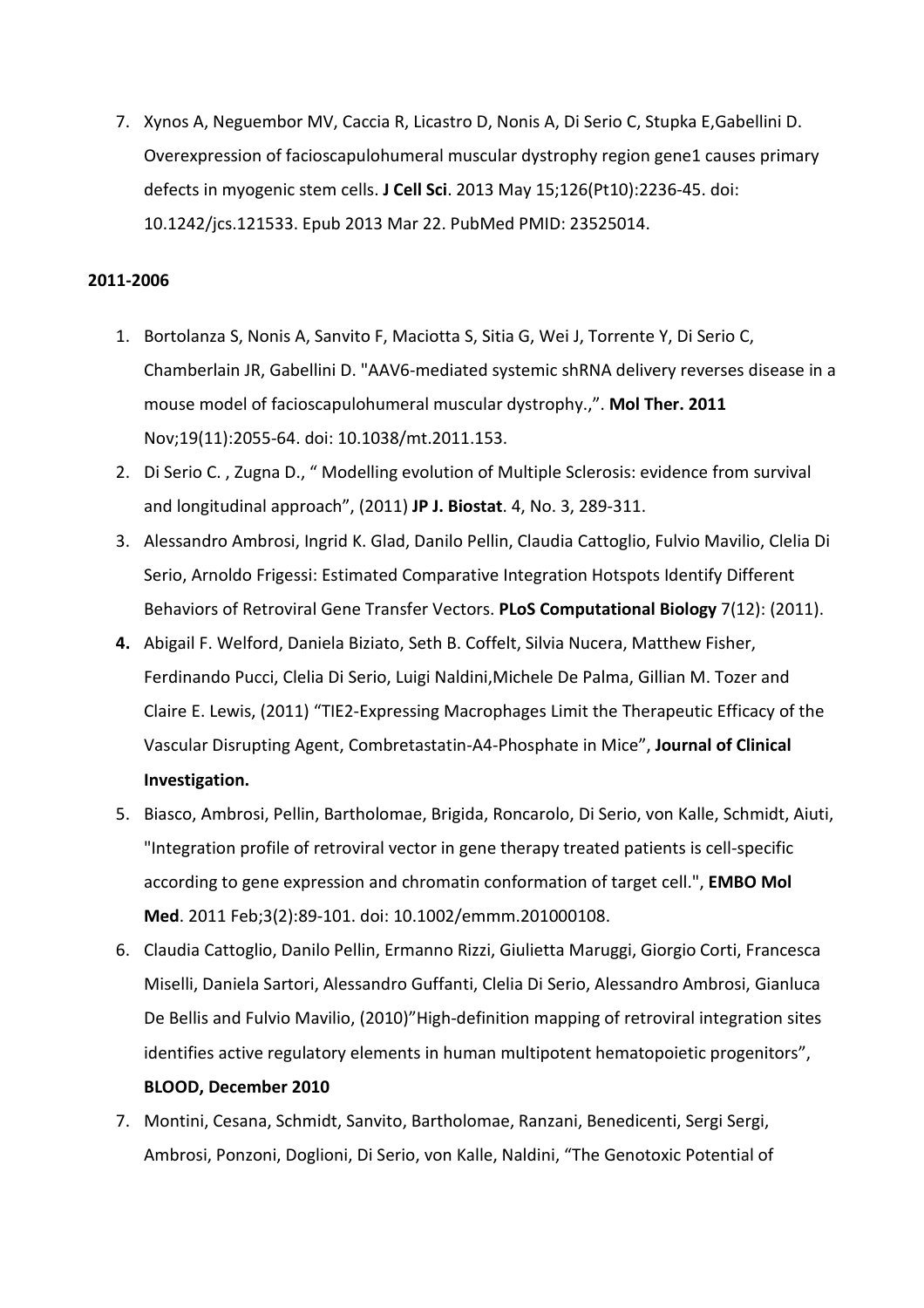Retroviral Vectors is Strongly Modulated by Vector Design and Integration Site Selection",

## **J. Clin. Invest**

- 8. Di Serio, "Evaluating Covariates In Presence Of Dependent Competing Risks: Evidence From An Esophageal Cancer Study", **J. Biostatistics**, 2009.
- 9. Ambrosi, Di Serio, "Vectors and Integration in Gene Therapy: Statistical Considerations", **J. Computer Science & Systems Biology**.
- 10. Di Serio, Rinott, Scarsini, "Simpson Paradox in Survival Models", **Scandinavian J. Statistics**, 2009
- 11. Battaglia, Zanoni, Ogliari, Crevani, Falzone, Bertoletti, Di Serio, "Identification of Gradually Changing Emotional Expressions in Schoolchildren: the Influence of the Type of Stimuli and of Specific Symptoms of Anxiety", **Cognition & Emotion**, 2009, in press.
- 12. Di Serio, Lamina., "Investigating Determinants Of Multilple Sclerosis In Longitudinal Studies: A Bayesian Approach", Journal of Probability and Statistics 10/09
- 13. Cassani, Montini, Maruggi, Ambrosi, Mirolo, Biral, Frugnoli1, Di Serio, Roncarolo, Naldini, Mavilio, Aiuti, "Integration of Retroviral Vector Induces Minor Changes in the Transcriptional Activity of T Cells from ADA-SCID Patients Treated with Gene Therapy", **Blood**, 2009; 114(17):3546-3556.
- 14. Biasco, Brigida, Cassani, LO Perfido, Ambrosi, Bartholoma, Schmidt, von Kalle, Roncarolo, Aiuti, "Comparative Study of Retroviral Insertions in ADA-ASCID Patients Treated with PBL-GT and HSC-GT Unveils a CellSpecific Integration Profile", Procedeengs of the ASGT, 27th-30th May 2009, San Diego - USA.
- 15. Sauer, Mrak, Hernandez, Zacchi, Cavani, Casiraghi, Grunebaum, Roifman, Cervi, Ambrosi, Carlucci, Roncarolo, Villa, Rubinacci, Aiuti, "ADA-Deficient SCID is Associated with a Specific Microenviroment and Bone Phenotype Characterized by RANKL/OPG Imbalance and Osteoblasts Insufficiency", **Blood**, 2009; 114(15): 3216-3226.
- 16. Montini, Cesana, Schmidt, Sanvito, Bartholomae, Ranzani, Benedicenti, Sergi Sergi, Ambrosi, Ponzoni, Doglioni, Di Serio, von Kalle, Naldini, "The Genotoxic Potential of Retroviral Vectors is Strongly Modulated by Vector Design and Integration Site Selection", **Hum. Gene Ther.**, Oct 2008; 19(10).
- 17. Ambrosi, Cattoglio, Di Serio, "Retroviral Integration Process in Human Genome: is it Really not Random? A New Statistical Approach", **PLoS Comput. Biol**., 2008 Aug.; 4(8): e1000144.